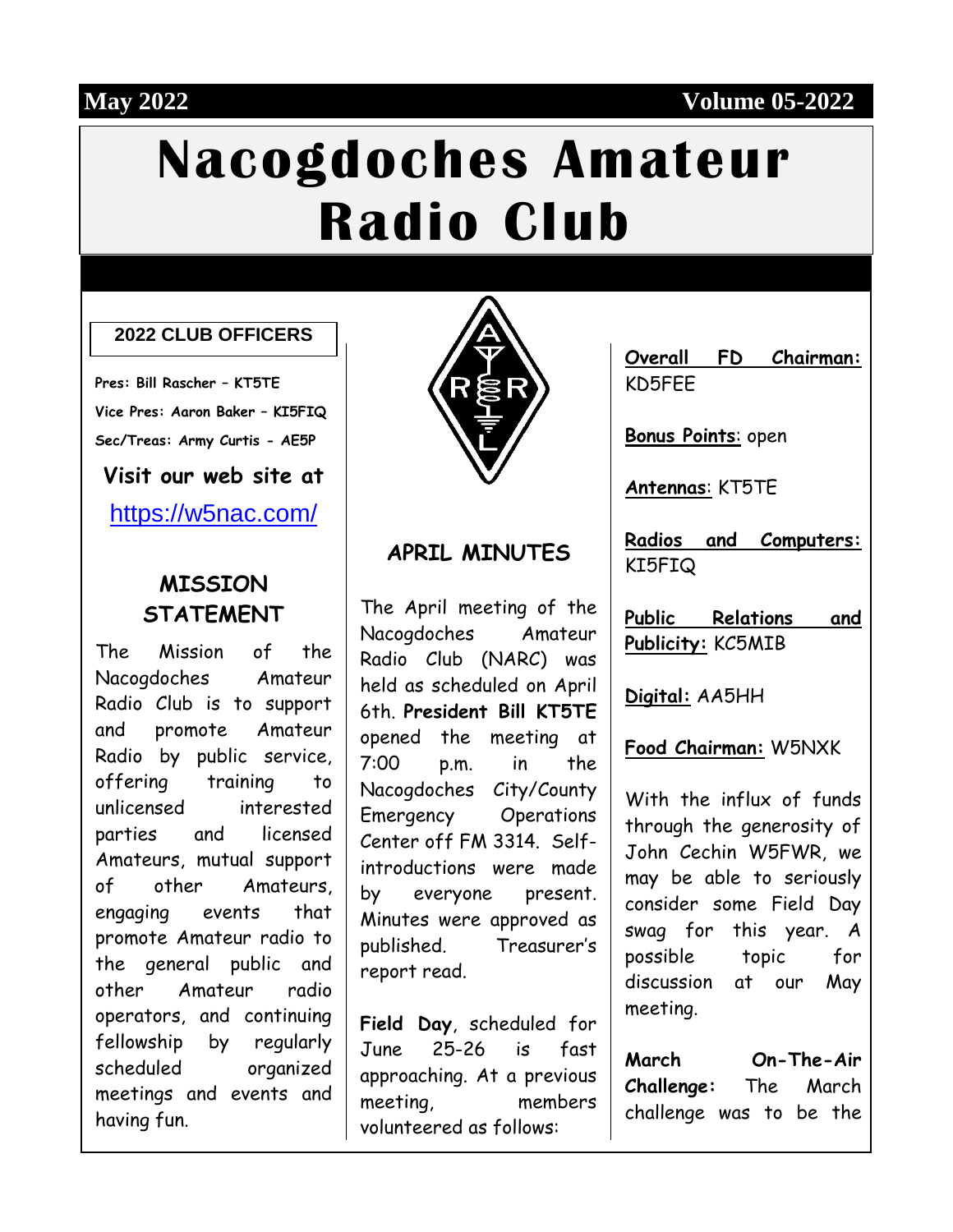high scorer 4 state QSO Parties: OK, ID, WI and VA. Scores were reported by KI5FIQ, W5NXK, N5JGE, AE5P, and W5ME. **Bob W5ME** reported the high score at 137, all CW of course, and was declared the winner. He will receive the ARRL book "Hands On Radio Experiments, Volume 3". Congratulations Bob.

The **April OTA Challenge** will be the high scorer in the San Jacinto Day Special Event operation (K5T) held April 22 – 24.

The **May OTA Challenge** may involve a POTA trip to send contacts rather than just receive them, or possibly involve a combination of the two. Let's discuss more at the May meeting.

**Program: Darrell KI5PYQ** presented a program on Programming a DMR Code Plug. The NARC DMR repeater on 443.050 uses the Bandmeister system with color code 2. Time slot 1 features various Texas channels while time

slot 2 includes SOTA and POTA channels.

Many thanks to Darrell for all his hard work in putting this together.

# **FROM THE PRESIDENT**

Spring is here and we have received a little rain with lots of wind for April. The rain is needed very much, but the wind just did lots of damage to fences, barns and of course antennas. My neighbors across the street took the brunt of the wind damage. An anchored car shed used for a day shed for cattle, took off and flew 150 yards without hitting their barn, trucks or farm equipment. It threaded a needle… The neighbor directly to the east of them wasn't so lucky. His barn was scattered down the road and onto our place. We had a lot of trees snapped in half with some landing on the fences. The Gap Titan vertical

antenna was bent over badly after a guy came loose. How that guy came out of the eye bolt would be hard to answer. The opening in the eye bolt is about 1/64" at the most.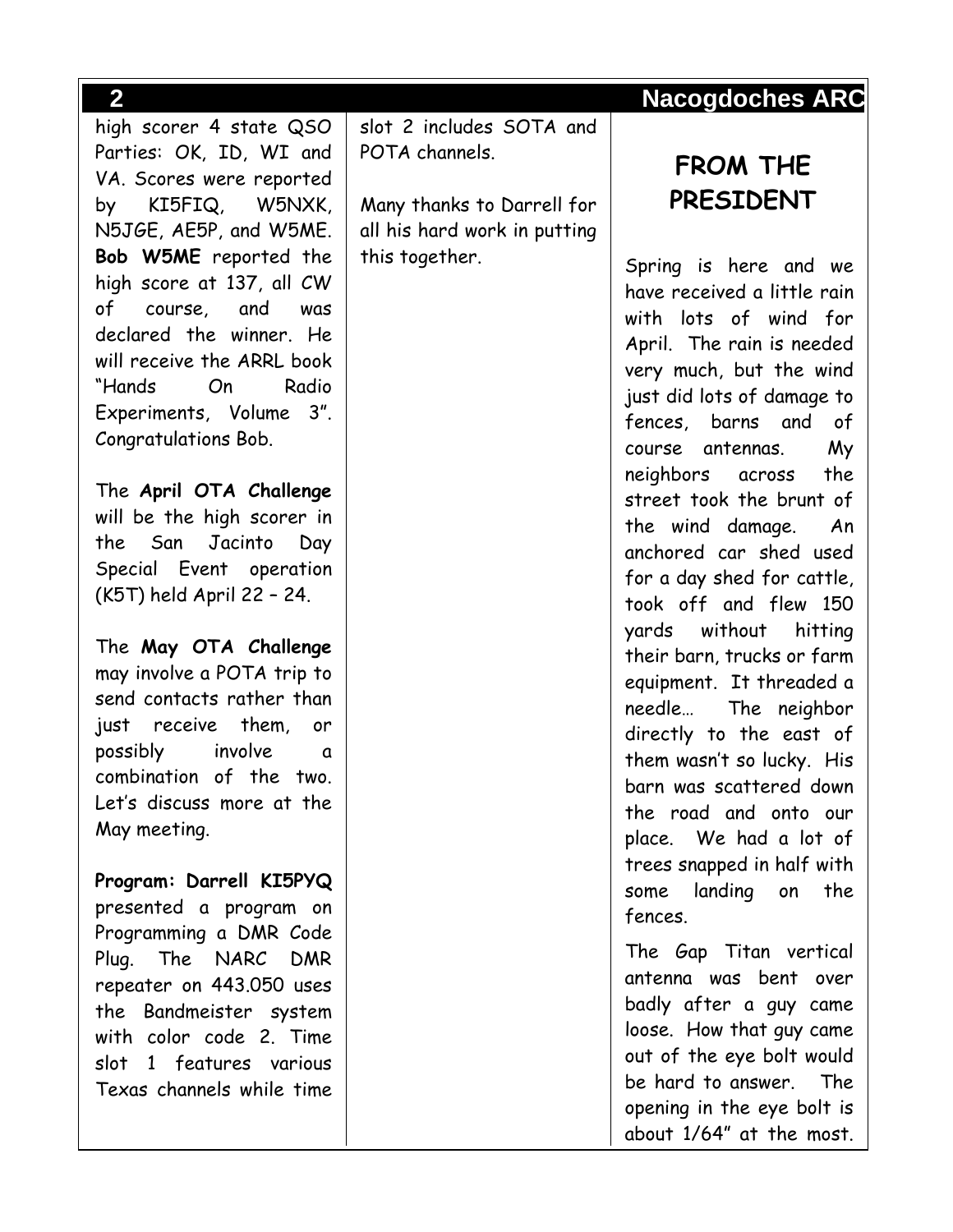The guy wire is a stretched  $\frac{1}{4}$ " cord, but still about 1/8" or more in diameter. The replacement parts are about \$45 and the shipping \$70. Aluminum tubing is getting scarce and very expensive. The worst part is how it has to be packaged to arrive straight and undamaged by UPS or FedEx. The feed line is badly kinked, but I was instructed to test it before thinking about replacing the coax.

Some more heliax has been buried out to the tower, so now the antenna switch at the tower can be removed. The line had to be buried at about 3' because it goes under the garden which I till often. The two different cables that were used have two different types of center conductors. One has a spiral corrugated and the other has a tube for the center conductors. Basically, one is an early Andrew LDF6-50 and the other is a little more recent Andrew LDF6-50. So Byron, W5FH and I have discussed a swap deal for the N connectors

since the ones I have are for the smooth wall. With HF I could get away with what I have, but Byron deals mostly with VHF and higher. Thus the right connectors matters. Byron has also helped me plan a few changes to my VHF tower. As of now I'm connected back to my VHF antennas, so I should be back on the air for the Monday night net.

Maybe May will give us some more rain without all the wind of April? I hope so...

Our monthly meeting is May  $4<sup>th</sup>$ . Hope to see you there.

73, Bill KT5TE [bill@watershipfarm.com](mailto:bill@watershipfarm.com)

#### **3 Nacogdoches ARC**

# **FROM THE VP CHAIR**

Another month has seemed to fly by and it's once again time to sit down and write another column.

Not too much has happened in terms of radio this month, but I did find a new profound love of prolonged power outages a couple of weeks ago. When the storm with the straight line winds came through I was without power for a little over 24 hours. So when coming home from work with no Power, TV, or internet what do you do to keep yourself entertained? How about some radio? I mean "When all else fails" right? Plugging in the battery into the rig and something wonderful showed up on the scope – absolutely no noise whatsoever. Usually my noise floor, especially on 20, is so high it's hard to make contacts. Unfortunately though, while I could hear a bunch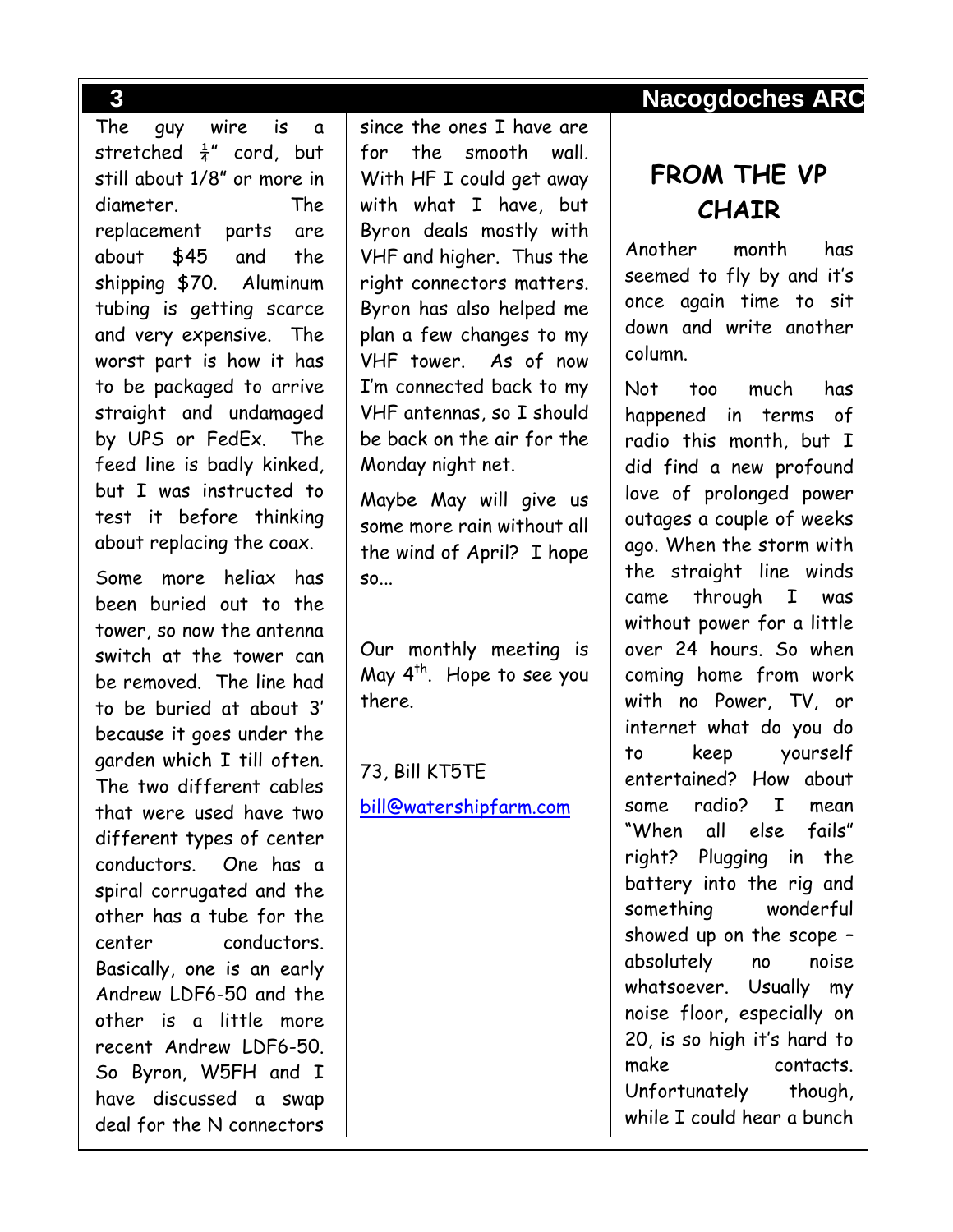of stations, including a few POTA stations out west I never hear, they could never hear me so no contacts made on this adventure. Hopefully soon work will die down some over the summer and I'll get a chance to get a real antenna put up outside so I can start getting out more and making more contacts.

Can't believe it's already May! Enjoy your month and see you at the meeting. Field day is coming up soon; hope we can see you out there this year.

73 de Aaron Baker KI5FIQ

[baker.barisax@gmail.com](mailto:baker.barisax@gmail.com)

# **NOTES FROM OUR EC**

Wow another wet month. The 25 April ARES net was beginning to sound like the evening rainfall net in San Antonio, just not nearly as formal. We received at the mill 1.6 inches and for April 8 inches of rain. The 10 day outlook indicates some more rain Saturday through mid-week. Get your wellies and keep the brolly handy. We'll take some time talking about ICS, Field Day and netiquette.

Last time we visited I asked how many knew what ICS was. I did have a response from one of our newer hams. ICS-Incident Command System.

The ICS provides guidance on how to organize assets to respond to an incident. One of the core concepts is an integrated ability to send and receive information within an organization as well as externally to other disciplines.

This is just a very small snapshot of a much larger function as we continue in later editions we'll look a little at the structure, forms (don't you just hate paperwork) and the like. There will be some websites listed later down the page. If you decide to chase down those rabbit holes a strong suggestion: big pot of coffee, or pitcher of tea. You will need them.

FIELD DAY ties right in with ICS. You may never know where you might have to set up to establish communications.

FIELD DAY 2022 is scheduled for 25-26 May 2022 1800 UTC until 2059 UTC (add 5 hours from CDT to get UTC). The rules, bands, modes, scoring and etc are all posted on the ARRL website. And yes, I will be doing the PIO gig again this year.

Netiquette, net etiquette, rears its head every now and then. We run a somewhat informal, fast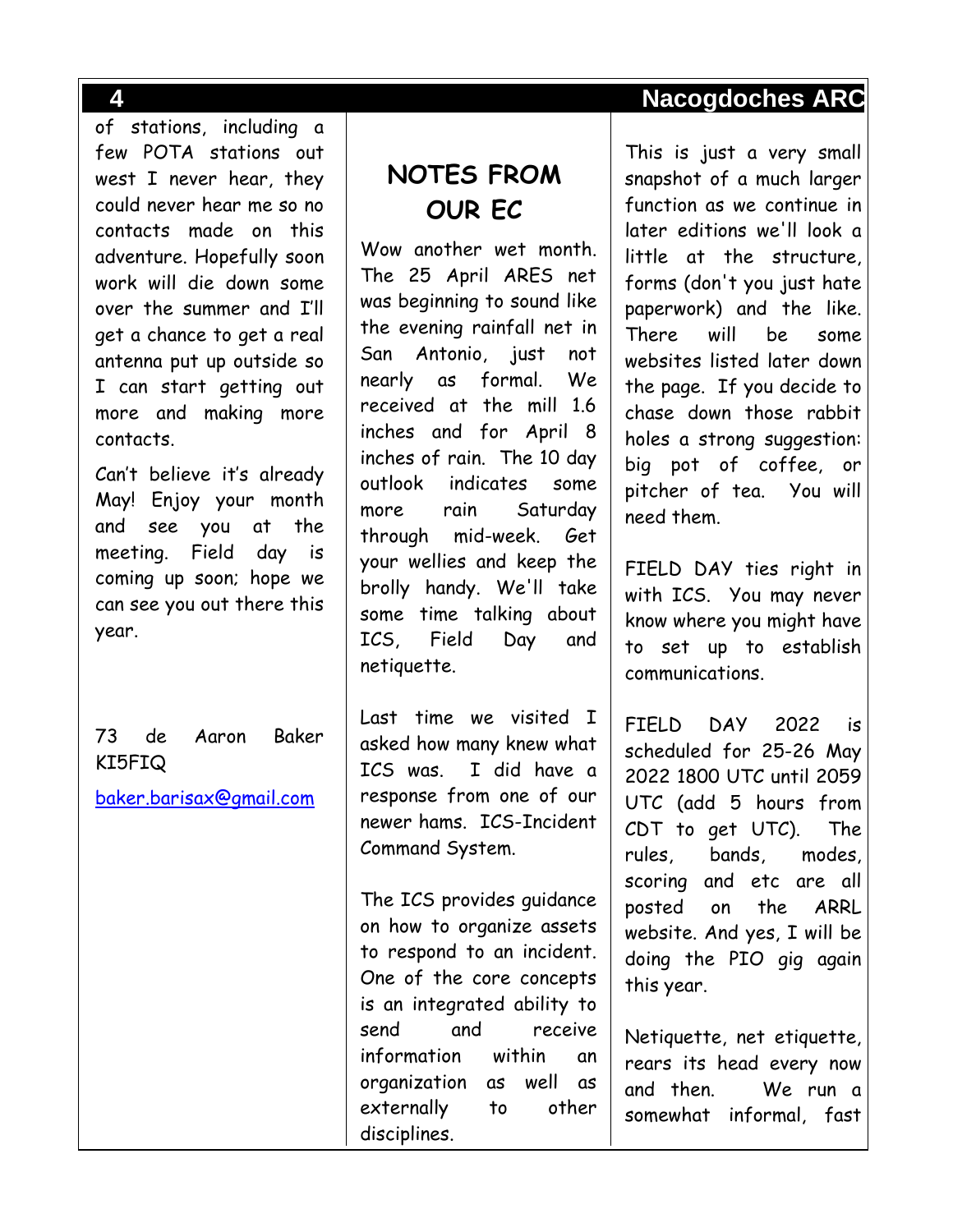and loose net and sometimes we forget about the formalities. As we practice, these habits will fall into how we handle ourselves in a more formal net.

The net is run by the Net Control Station (NCS). He opens, closes, informs handles the roll call and controlling the net. He calls upon us to speak and we may later ask permission to speak again (recheck). When you are called upon for your recheck don't just go direct to another station, ask NCS to let you go direct, or ask for the other station to meet you with after the current net and return control to NCS. It keeps the chitchat down and allows the net to continue. Thanks for your attention.

Thanks to everyone who participates in our nets.

Websites of interest: <www.phe.gov> (you may have to depend on the browsers to get to the proper location)

<www.fema.gov> (you will find

study material and forms and etc)

wikipedia Incident\_Command\_Syste m (I'm not always a big fan of wikipedia, but this one seems reasonably well maintained.

See ya on the nets.

73 de John Chapman KC5MIB [kc5mib@arrl.net](mailto:kc5mib@arrl.net)

# **VE TESTING**

Because of the FCC decision to begin charging for Amateur Radio licenses effective April 19, NARC held a special VE testing session on April 13 as well as our normal test session on April 20.

The April 13 session had two applicants:

Daniel Thornton KI5TUT upgraded from General to Extra.

Richelle Thornton passed her Tech and is now KI5UVK.

Congratulations to this husband and wife team who reside in the Wells area. And no, they are not related to Darrell.

The April 20 session had four applicants:

Tony Weatherford KE5ASM upgraded to General.

Paul Voyles from College Station passed his Tech.

Evan Bailey from College Station passed his Tech.

A third applicant from College Station did not manage to pass his Tech, but promises to return to give it another try.

Congratulations to all.

Many thanks to VE's **Rusty KG5GEN, Ralph N6RH, Mike AA5HH, Mike W5NXK, Robert KD5FEE** and **Army AE5P.**

Remember that we give VE tests the third Wednesday of **EVERY** month. For the latest information always check the club website at:

[https://w5nac.com/ve](https://w5nac.com/ve-testing/)[testing/](https://w5nac.com/ve-testing/)

73 de AE5P. email: [ae5p@arrl.net](mailto:ae5p@arrl.net)

**5 Nacogdoches ARC**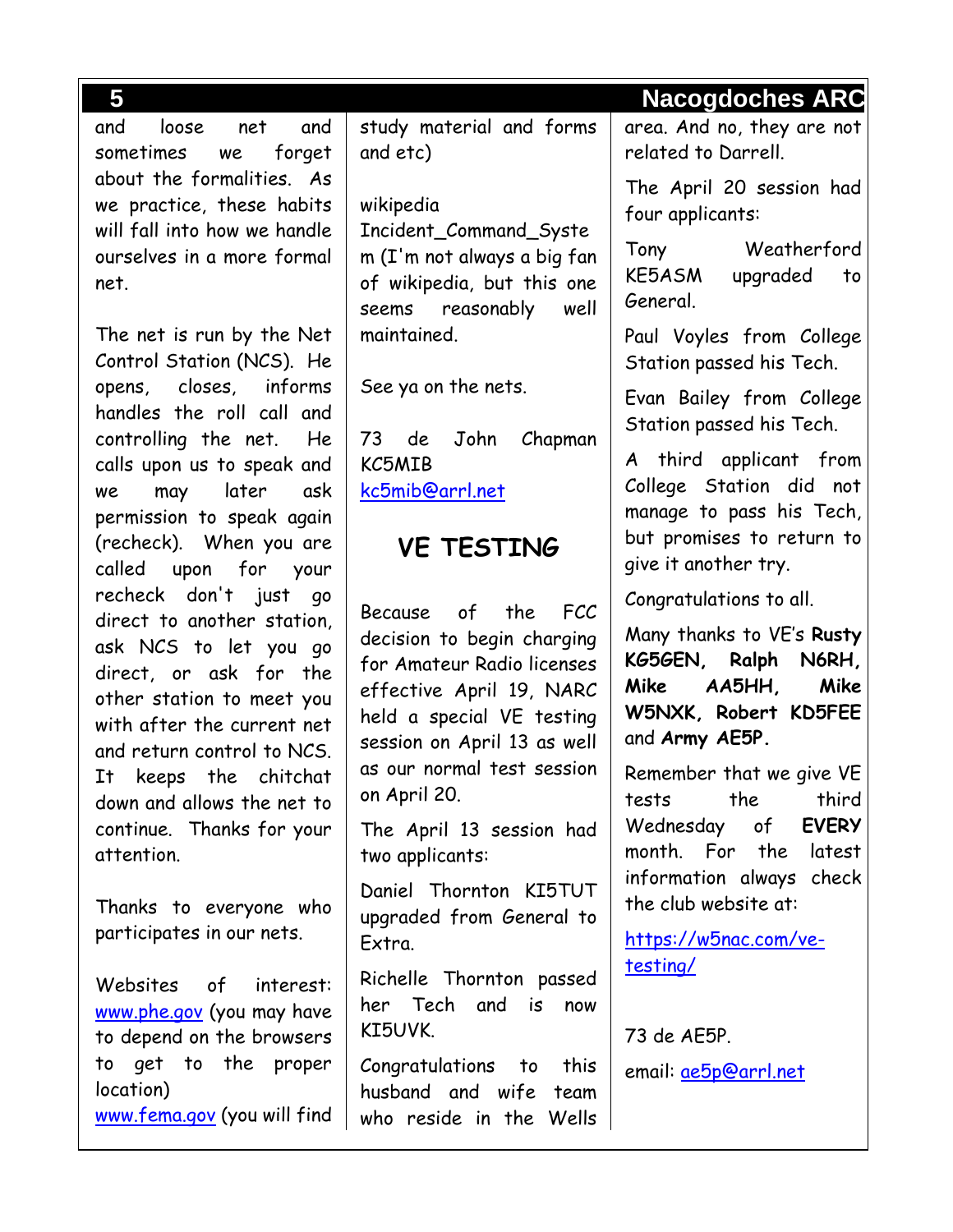# **TWO METER CLUB NETS**

Please join us each week for the two meter nets sponsored by NARC. All stations are welcome to check into the nets.

Each **MONDAY** is the **NARC ARES/RACES** net, at 8:00 p.m. on the club's 146.84 repeater (PL 141.3).

Second, on **THURSDAY** evenings at 8:00 p.m. is the **Deep East Texas Skywarn Emergency Weather Net** on the 147.32 repeater (PL 141.3).

Please join us for one or both.

# **NEXT MEETING**

The next NARC meeting will be Wednesday May 4 at the Nacogdoches City/County EOC. Meeting begins at 7:00; doors open at 6:30. Come early for socializing before the meeting .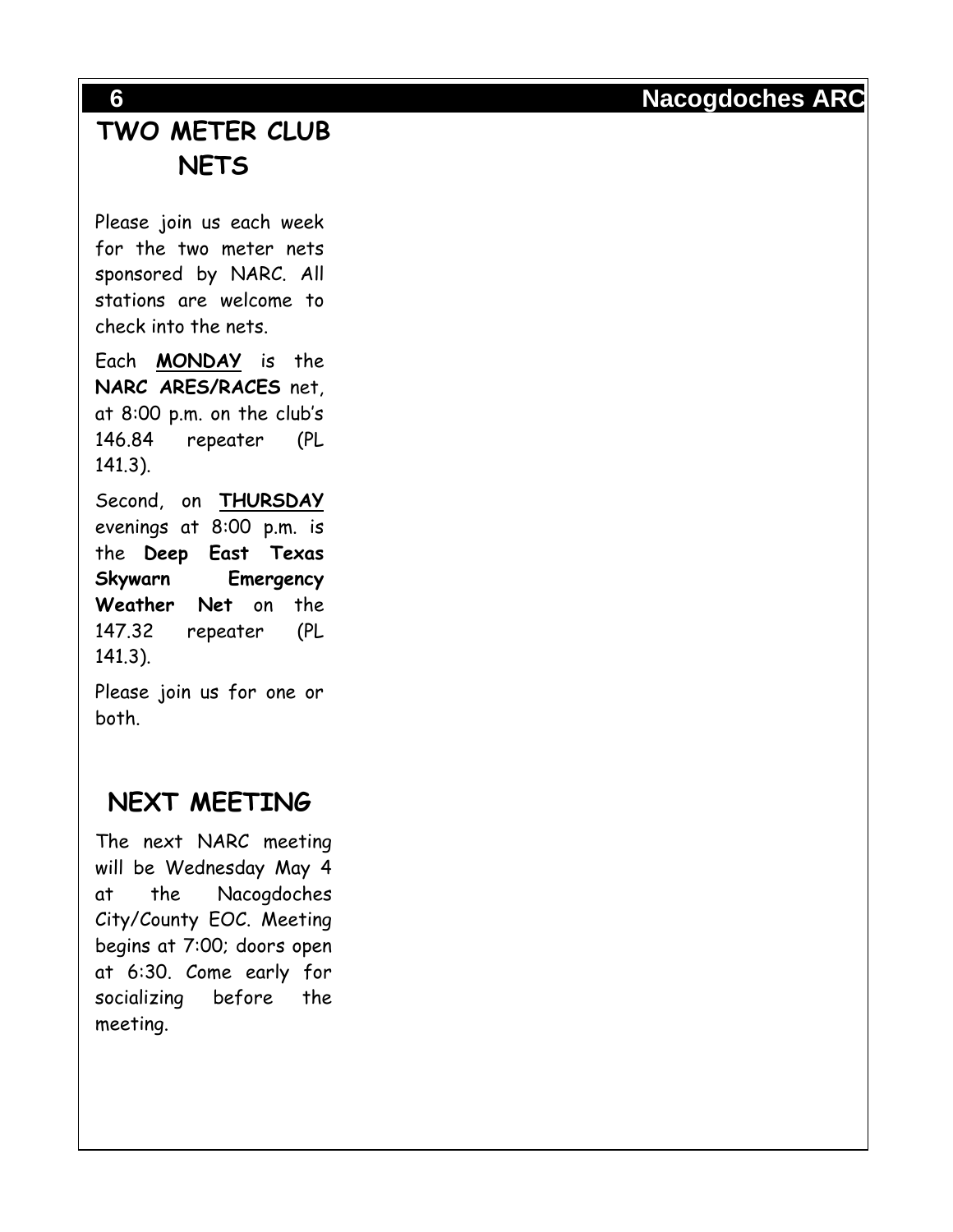## **UPCOMING**

### **EVENTS OF NOTE**

Mark your calendars for the following events coming up in the next few months. Full information on these events and much more can be found at [http://www.hornucopia.co](http://www.hornucopia.com/contestcal/contestcal.html) [m/contestcal/contestcal.h](http://www.hornucopia.com/contestcal/contestcal.html) [tml](http://www.hornucopia.com/contestcal/contestcal.html)

**7 th Call Area QSO Party** May 7 -8 [http://7qp.org](http://7qp.org/)

**CQ WW WPX CW** May 28 -29 [http://www.cqwpx.com/rules.](http://www.cqwpx.com/rules.htm) [htm](http://www.cqwpx.com/rules.htm)

Check out the many contests listed on the Contest Calendar link shown here. There are many State QSO parties and 'Parks -On -The -Air ' events that may be just right for you. Check 'em out.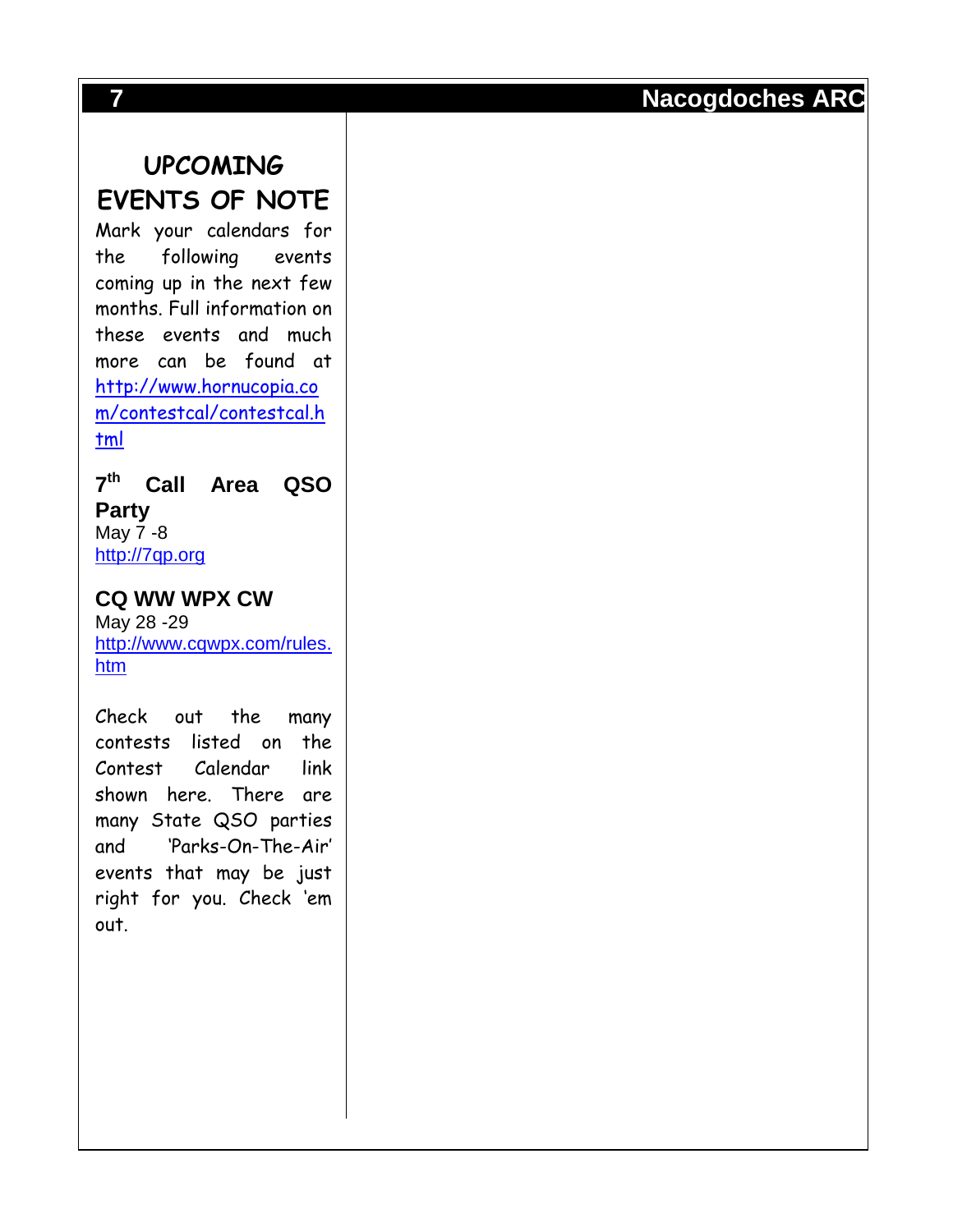#### **Software Defined Terminal Node Controller by Thomas Atchison W5TV**

Our club has recently been interested in putting our Winlink iGate station, located on the top of the Fredonia Hotel, back on the air. I wish to express our thanks to Darrell Thornton, KI5PYQ, for repairing the station and getting it back on the air. If you plan on using this Winlink station from your home station you will need to have an FM transceiver tuned to 145.05 MHz, you will need a terminal node controller (TNC), and you will need a computer to run the Winlink software. You can download Winlink Express from the following URL:

#### [https://www.winlink.org/content/winlink\\_express\\_1400\\_released](https://www.winlink.org/content/winlink_express_1400_released)

Some people have a hardware TNC, however, you may not be aware that there exists several software defined TNCs that can be used with the computer you use for Winlink Express. Most computers that are used by amateur radio operators have a soundcard already installed, but if your computer does not, you should be able to add one to your computer easily. For this article I would like to focus on a particular software defined TNC.

The software defined TNC I have used was written by UZ7HO and it is called SoundModem. You can find his web site at the following URL:

#### <http://uz7.ho.ua/packetradio.htm>

At the time that this article was written the latest version of SoundModem was **soundmodem113.zip.** This is a zipped file so you will need to download it and extract the files before you can use it. You will also need to connect your computer to your radio by a cable that connects to your sound card so you can utilize push-to-talk on your radio and transfer data to the sound card. The file user\_guide\_v105\_EN.pdf can be downloaded from the UZ7HO site to help you set up your packet station.

If you are interested, take a look at the UZ7HO site and read some of the material he has. I have used this program with my Flex 6600 to send and receive messages with Winlink Express. Have fun.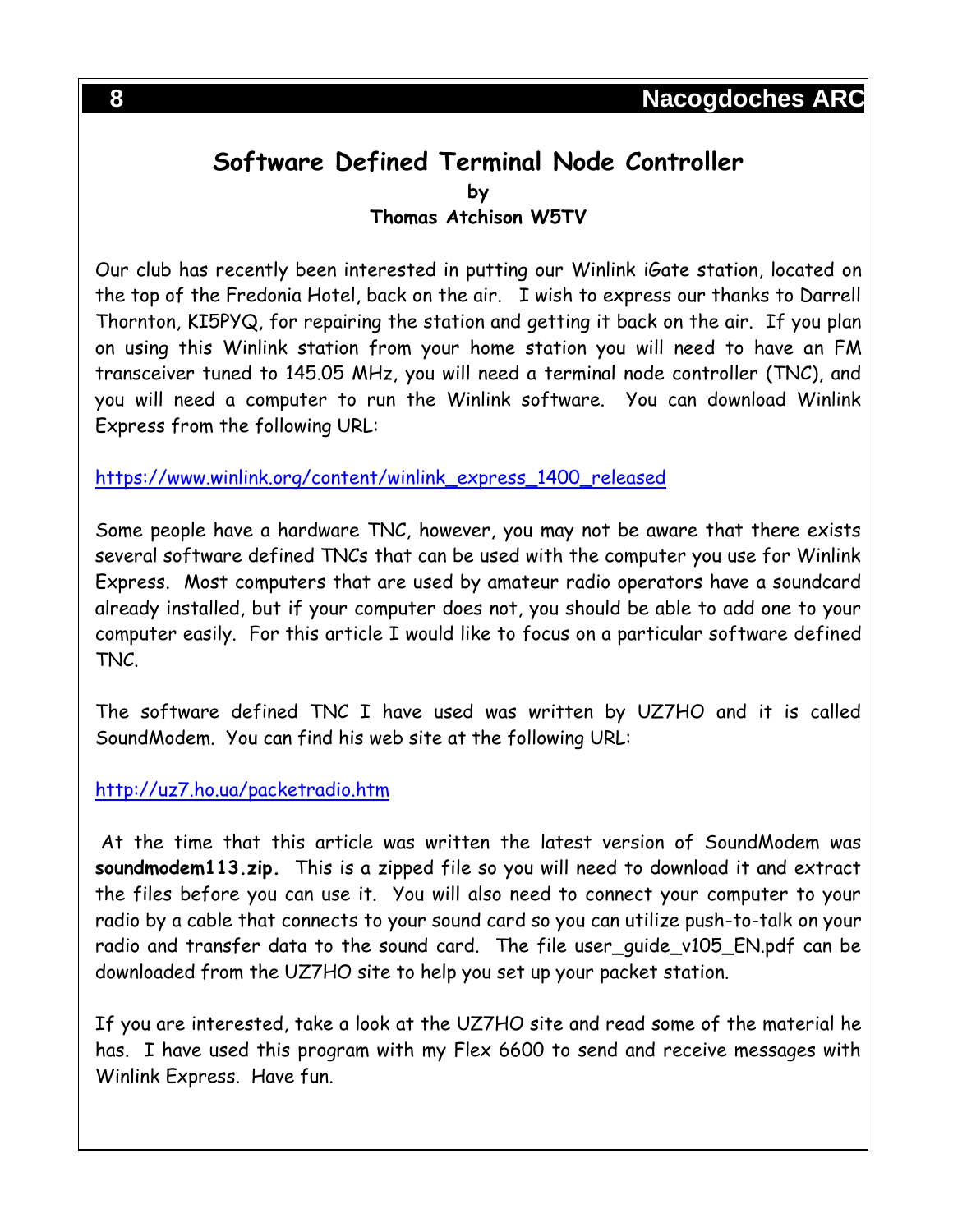# **WHAT IS ARRL FIELD DAY?**

Produced by ARRL, the national association for amateur radio [http://www.arrl.org](http://www.arrl.org/)

ARRL Field Day is the single most popular on-the-air event held annually in the US and Canada. On the fourth weekend of June of each year, thousands of radio amateurs gather with their clubs, groups or simply with friends to operate from remote locations.

Field Day is a picnic, a campout, practice for emergencies, an informal contest and, most of all, **FUN!**

It is a time where many aspects of Amateur Radio come together to highlight our many roles. While some will treat it as a contest, other groups use the opportunity to practice their emergency response capabilities. It is an excellent opportunity to demonstrate Amateur Radio to the organizations that Amateur Radio might serve in an emergency, as well as the general public. For many clubs, ARRL Field Day is one of the highlights of their annual calendar.

The contest part is simply to contact as many other stations as possible and to learn to operate our radio gear in abnormal situations and less than optimal conditions.

We use these same skills when we help with events such as marathons and bike-a-thons; fund-raisers such as walk-a-thons; celebrations such as parades; and exhibits at fairs, malls and museums — these are all large, preplanned, non-emergency activities.

But despite the development of very complex, modern communications systems  $-$  or maybe because they **ARE** so complex — ham radio has been called into action again and again to provide communications in crises when it really matters. Amateur Radio people (also called "hams") are well known for our communications support in real disaster and post-disaster situations.

#### **What is the ARRL?**

The American Radio Relay League is the national association for Amateur Radio in the USA, representing over 170,000 FCC-licensed Amateurs. The ARRL is the primary source of information about what is going on in ham radio. It provides books, news, support and information for individuals and clubs, special events, continuing education classes and other benefits for its members.